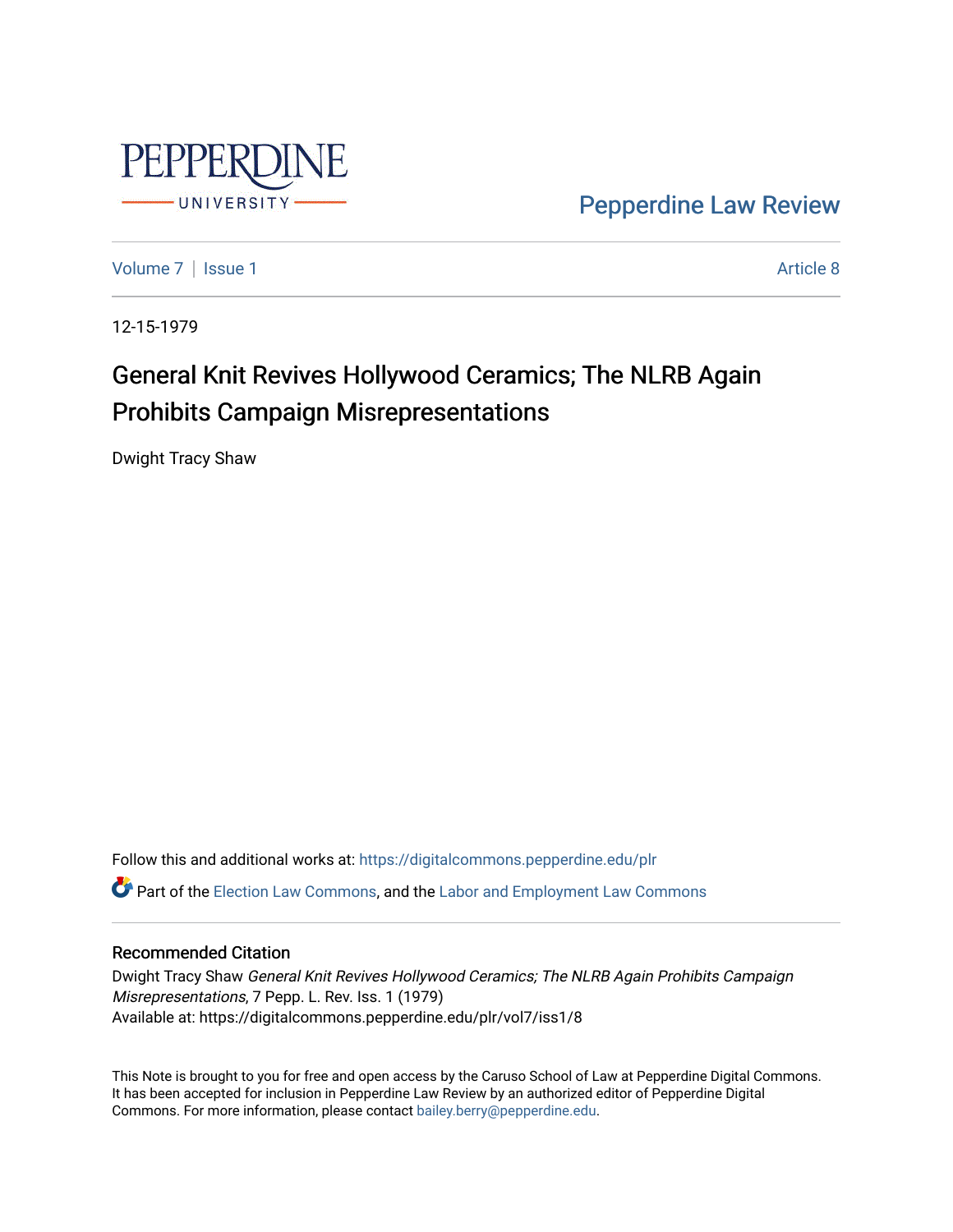# *General Knit* **Revives** *Hollywood Ceramics;* **The NLRB Again Prohibits Campaign Misrepresentations**

*After a relatively brief departure from its prior policy of insuring against material misrepresentation in connection with pre-representation election campaigning, the NLRB has adopted a standard of review which will again require that a representative election be set aside when the dissemination of misleading campaign propaganda creates an atmosphere nonconducive to the exercise of informed employee free choice. The author traces this circular history, highlighting the change in attitude which has led the Board to return to a more protective approach to the problem of pre-election misrepresentation.*

#### I. INTRODUCTION

In the area of labor elections the question of how truthful the union and the employer must be in their respective pre-representation election campaign propaganda has now revolved a full circle with the decision in *General Knit of California.'* The resolution of this case left many observers uncertain as to the future of labor relations.<sup>2</sup>

The National Labor Relations Board has traditionally provided standards concerning conduct during the pre-election campaign period. 3 One such standard is the prohibition of unduly coercive conduct and misrepresentations that tend to disturb the employee's freedom of choice.4 In balancing the competing interests of the election process *(i.e.,* free speech vs. honest information) the Board has long been faced with the question of whether or

<sup>1.</sup> General Knit of California, Inc., 239 N.L.R.B. No. 101, 99 L.R.R.M. 1687 (Dec., 1978).

*<sup>2.</sup> See e.g.* NLRB v. Mosey Mfg. Co., 100 L.R.R.M. 3134, (April, 1979), where the 7th Circuit Court of Appeals remanded to the Board, refusing retroactive application of a standard to be employed in light of "the great flux" of law on this issue.

<sup>3.</sup> Congress established the NLRB to administer and to enforce the Act, their two main functions being to conduct representation elections and certify the results, and to prevent employers and unions from engaging in unfair labor practices.

<sup>4.</sup> Actually, there are two types of conduct which can result in having an election set aside, one being misrepresentation as to the Board's election process itself and the other being improper campaign tactics. The latter is the subject of this article. *See §§* 7-8 of NLRA as well as § 1 which contemplates freedom of choice in selecting a bargaining representative.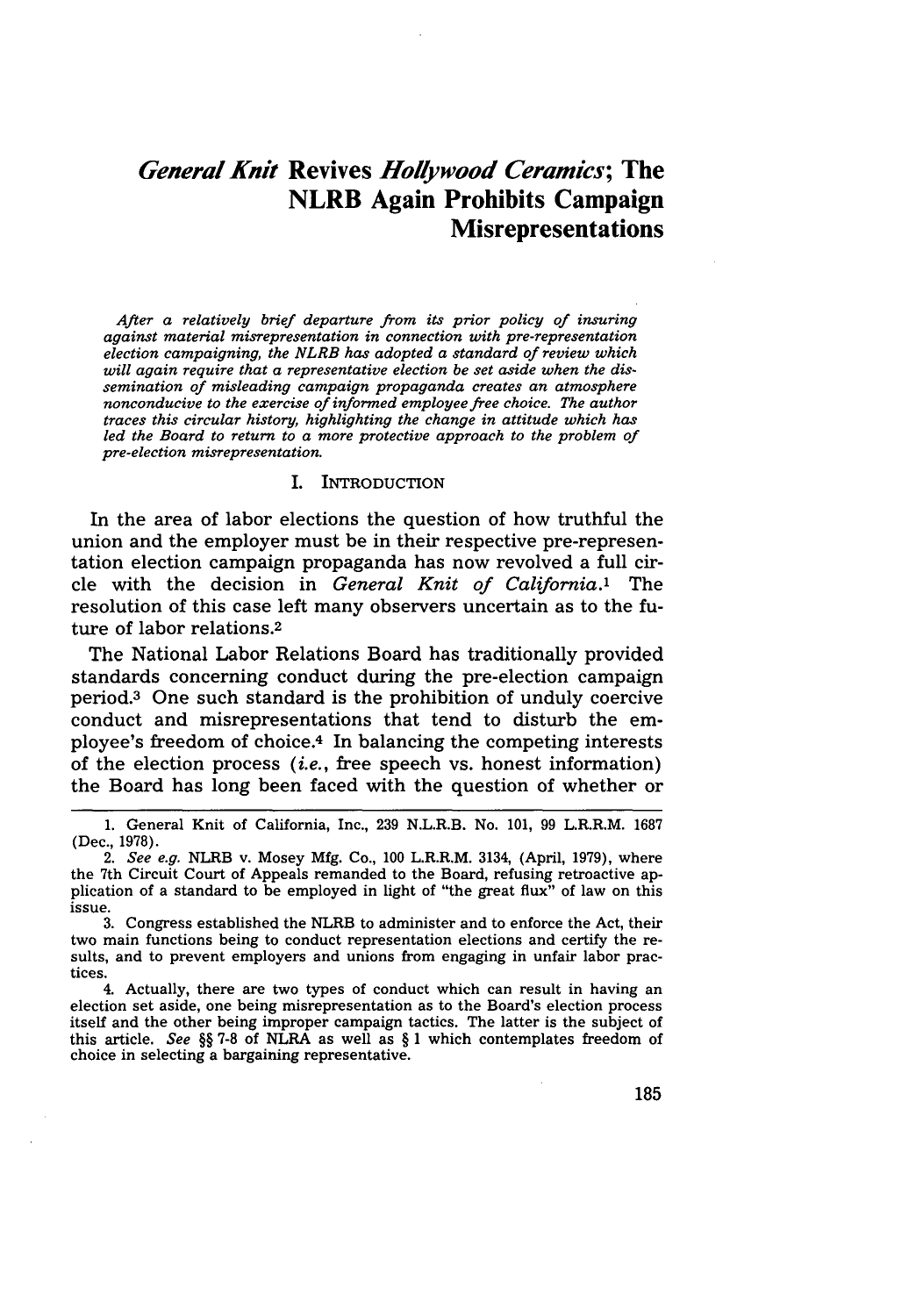not material misrepresentations of fact, without an adequate opportunity for the other side to respond, provide a sufficient basis to set aside an election.<sup>5</sup>

The rule in *General Knit,* which readopts the earlier position of *Hollywood Ceramics,6* would prohibit misrepresentations that would vitiate the employee's free choice. Since this would require the Board to take a closer look at the facts of each case, some commentators assert that the result will be a delay and impairment of bargaining.7

An examination of the principles of free choice as well as of the relevant cases before and after *General Knit* is warranted to understand the representation campaign process in labor elections.

## II. **HISTORY OF** NLRB ELECTIONS

In the 1948 case of *General Shoe Corporation,8* the Board discussed the policy behind the employee's right to freedom of choice in labor elections when it stated:

Conduct that creates an atmosphere which renders improbable a free choice will sometimes warrant invalidating an election **...** our consideration derives from the Act which calls for freedom of choice by employees as to a collective bargaining representative. Because we cannot police the details surrounding every election, and because we believe that in the absence of excessive acts employees can be taken to have expressed their true convictions in the secrecy of the polling booth, the Board has exercised this power sparingly. The question is one of degree.9

Thus, the Board formulated what has become known as the "laboratory conditions" test.<sup>10</sup> Its purpose is to provide a satisfac-

6. Hollywood Ceramics Co., Inc., 140 N.L.R.B. 221, 51 L.R.R.M. 1600 (1962). The test requires (a) misrepresentation of a material fact involving a substantial departure from the truth (b) made by a party with special knowledge of the truth (c) communicated so shortly before the election that the other party has insufficient time to correct it and (d) involving facts which the employees are not in the position to know the truth. *See* Peerless of America, Inc. v. NLRB, 576 F.2d 119, 123, 98 L.R.R.M. 2471 (7th Cir., 1978).

**7.** *See* Board Members Penello & Murphys' dissent in General Knit, *supra.*

8. 77 N.L.R.B. 124 (1948), *see also* Matter of P.D. Gwaltney, Jr., and Co., Inc., 74 N.L.R.B. 371 (1947).

9. *Id.* at 126. The Board rejects the view of the dissent which would apply the same standard in a representation election (where misrepresentations have alleg-<br>edly interfered with the employee's free choice) as that used in testing whether an unfair labor practice was committed (although the majority felt the result would be the same here).

**10.** In election proceedings, it is the Board's function to provide a laboratory in which an experiment may be conducted, under conditions as nearly ideal as possible, to determine the uninhibited desires of the employees. It is our duty to establish these conditions; it is also our duty to determine whether they have been fulfilled. When, in the rare case, the

<sup>5.</sup> The NLRB does not attempt to determine whether the conduct actually interfered with the employee's expression of free choice, but rather looks to see if the conduct tends to do so. *See* U.S. GovT. A **GUIDE** TO BASIC LAw & PROCEDURE **UNDER** THE NLRB (1976).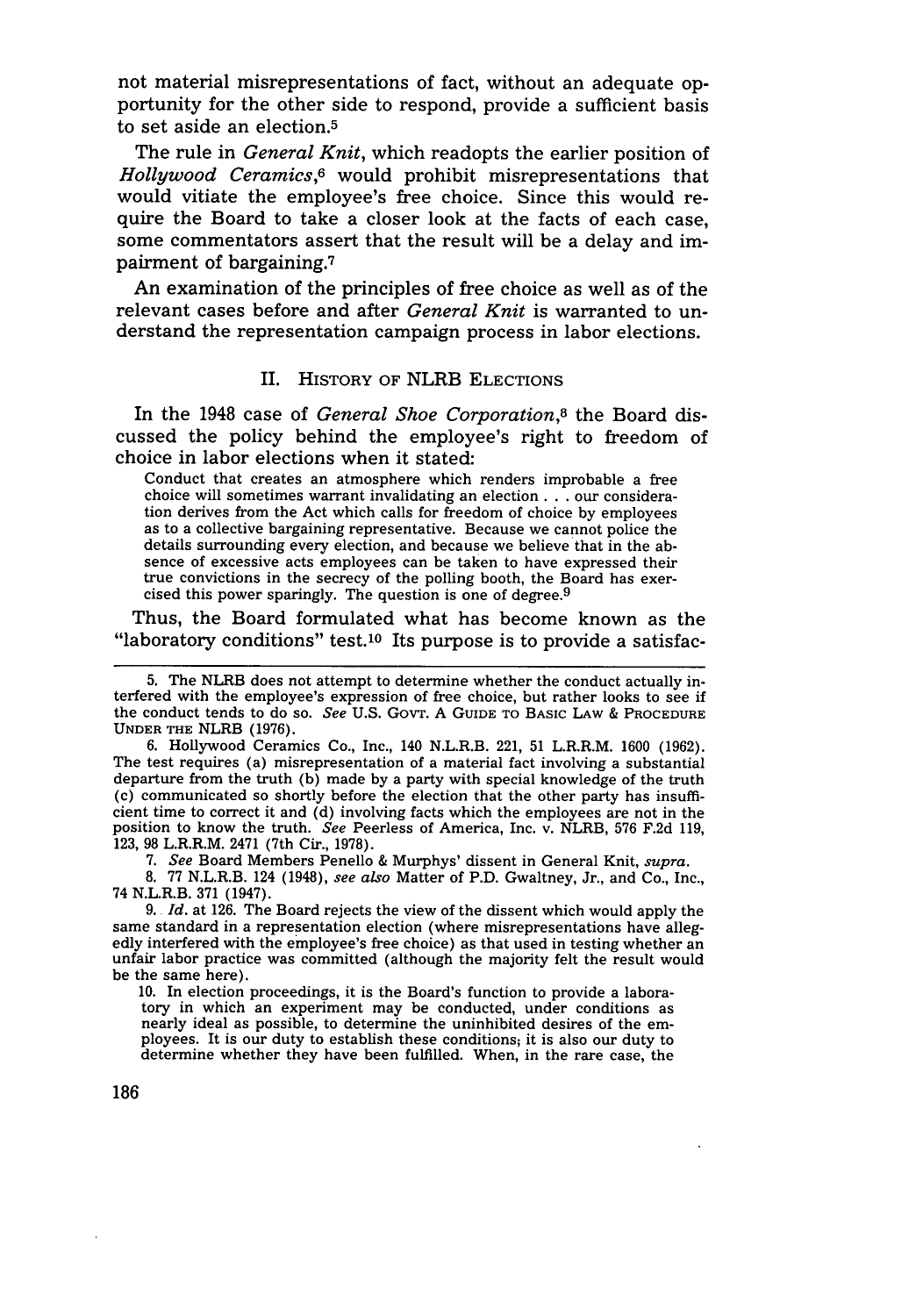tory environment in which the election "experiment" may take place.

One of the first significant cases in this area following *General Shoe* was the *Gummed Products*<sup>11</sup> case, a 1955 decision in which the union had issued a handbill containing erroneous statements about the employer's wage rates as compared with other companies represented by the union. The union's first handbill was distributed one week before the election, and the employer had made an attempt to respond, but the union countered with a second handbill which characterized the employer as "a liar." It was the Board's view that:

The Board will not normally censor or police pre-election propaganda by parties to an election, absent threats or acts of violence. However, as indicated in *United Aircraft*<sup>12</sup> the Board has imposed some limits on campaign tactics. Exaggerations, inaccuracies, partial truths, name-calling, and falsehoods, while not condoned, may be excused as legitimate propaganda, provided they are not so misleading as to prevent the exercise of a free choice. The ultimate consideration is whether the challenged propaganda, has lowered the standards of campaigning to the point where it can be said that the uninhibited desires of the employees cannot be determined. 13

Accordingly, the Board found the prohibited impairment of free choice and ordered a new election. The number of cases following the *Gummed Products* precedent are quite numerous.<sup>14</sup>

Another major development which reinforced the principles of *General Shoe* and *Gummed Products* was the 1962 *Hollywood Ce-*

standard drops too low, because of our fault or that of others, the requisite laboratory conditions are not present and the experiment must be conducted over again.

*Id.* at 127.

11. 112 N.L.R.B. 1092, 36 L.R.R.M. 1162 (1955), *see also* Thomas Gouzoule, et. al.d/b/a The Calidyne Co., 117 N.L.R.B. 1026, 39 L.R.R.M. 1364 (1957).

12. *See* United Aircraft Corp., Pratt & Whitney Aircraft Div., 103 N.L.R.B. 102, 164, 31 L.R.R.M. 1437 (1953), where campaign materials misidentified the originator. *See also* The Timken-Detroit Axle Co., 98 N.L.R.B. 790, 29 L.R.R.M. 1401 (1952).

13. Gummed Products, 112 N.L.R.B. at 1093-94. *See also* Comfort Slipper Corp., 112 N.L.R.B. 183 (1955); Merck & Co., Inc., 104 N.L.R.B. 891, 892, 32 L.R.R.M. 1175 (1953).

14. NLRB v. Southern Paper Box Co., 473 F.2d 208 (8th Cir. 1973) (falsely asserting that the employer's president used the employees' bonus money to finance his European vacation); Walled Lake Door Co. v. NLRB, 472 F.2d 1010 (5th Cir. 1973) (imposter representing employees at other employer's plants); Tyler Pipe & Foundry Co., 161 N.L.R.B. 784 (1966) (grossly exaggerating profits); The Trane Co., 137 N.L.R.B. 1506 (1962) (overstating the amount of union dues); The Cleveland Trencher Co., 130 N.L.R.B. 600 (1961) (misstatements about significant fringe benefits). For an extensive analysis of these and other problems, *see* Jackson & Lewis, *Winning NLRB Elections,* **PRACTICING** L. **INST. (1972).**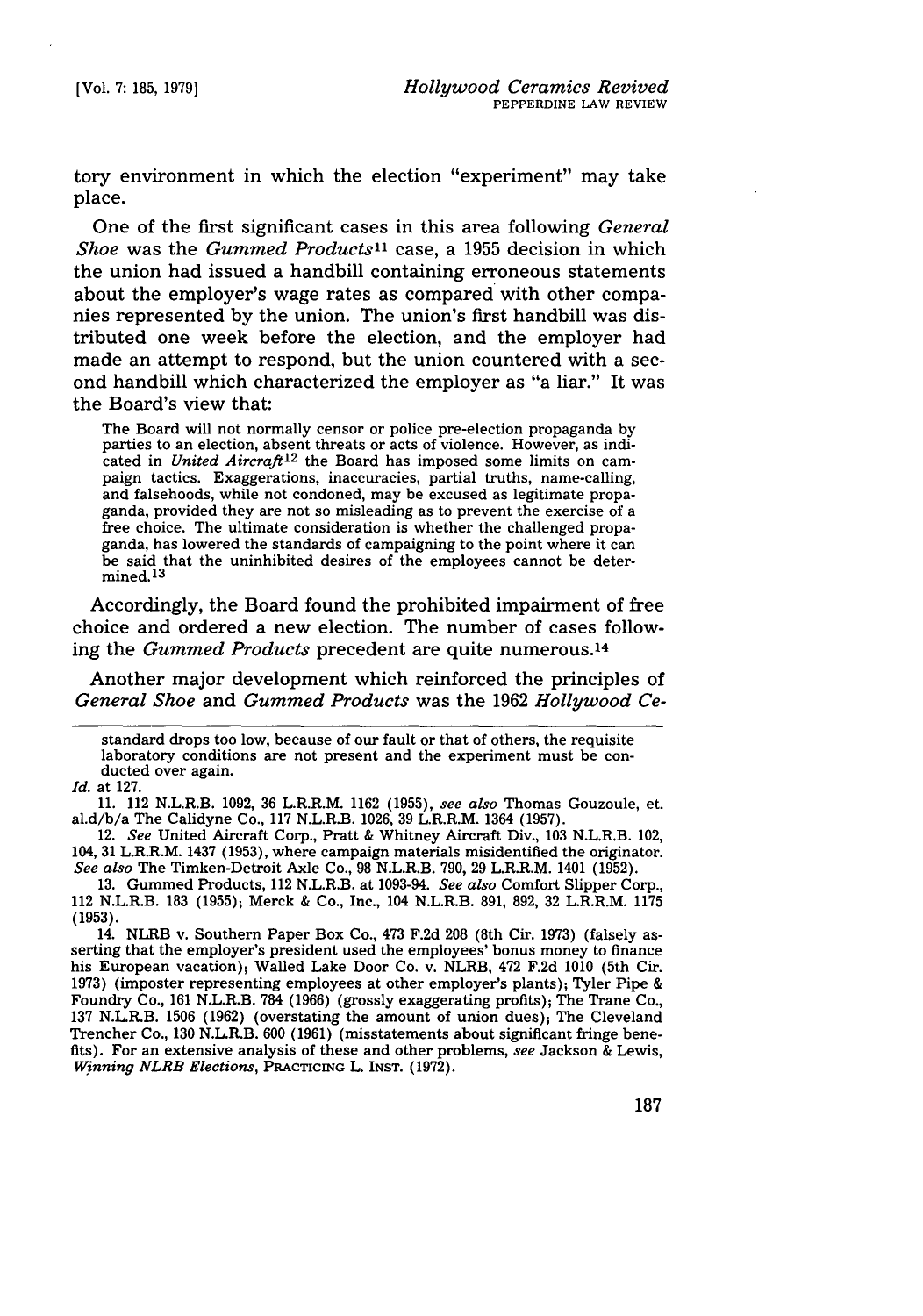*ramics* case.<sup>15</sup> The facts here were strikingly similar to those in *Gummed Products:* the union had distributed a leaflet purporting to compare wage rates at other union ceramic plants with those of the employer. The leaflet was distributed on the day before the election containing numerous exaggerations and inaccuracies.<sup>16</sup> The Regional Director found that the content of the handbill was such that the employees could evaluate it and discount its propaganda effect. The Board overruled and ordered a new election,17 reiterating the basic policy of free choice:

It is obvious that where employees cast their ballots upon the basis of a material misrepresentation, such vote cannot reflect their uninhibited desires, and they have not exercised the kind of choice envisaged by the Act. For this reason the Board has refused to certify election results where a party has misrepresented some material fact, within its special knowledge, so shortly before the election that the other party does not have time to correct it, and the employees is *[sic]not* in the position to know the truth of the facts asserted.<sup>18</sup>

The Board went on to discuss the practical realities of the election process19 and suggested that a balancing of the employee's right to a free and unfettered choice and the right of both parties to conduct a vigorous campaign must be met to insure equality in the election process:

However, the mere fact that a message is inartistically or vaguely worded and subject to different interpretations will not suffice to establish such misrepresentation as would lead us to set the election aside. Such ambiguities, like extravagant promises, derogatory statements about the other party, and minor distortions of some facts, frequently occur in communication between persons. But even where a misrepresentation is shown to have been substantial, the Board may still refuse to set aside the election if it finds upon a consideration of all the circumstances that the statement would not likely have a real impact on the election.<sup>20</sup>

Although the *Hollywood Ceramics* "test" had been the subject of much debate and criticism,<sup>21</sup> the Board stated in 1973 that

17. The Board stated that if the names of the "other plants" had been disclosed, the employees would have had a basis for evaluating the dissimilarity. *Id.* at 225.

18. *Id.* at 223.

19. We are aware that absolute precision of statement and complete honesty are not always attainable in an election campaign, nor are they expected by the employees. Election campaigns are often hotly contested and feelings frequently run high. At such times a party may, in its zeal, overstate its own virtues and the vices of the other without essentially impairing "laboratory conditions." *Id.* at 223- 24.

20. *Id.* at 224. *See also* Dartmouth Finishing Co., 120 N.L.R.B. 262, 266, 41 L.R.R.M. 1483 **(1958);** Celanese Corp. of America, 121 N.L.R.B. 303, 307, 42 L.R.R.M. 1354 (1958).

21. For an excellent discussion see Modine Mfg. Co. v. NLRB, 203 N.L.R.B. 527,

188

<sup>15. 140</sup> N.L.R.B. 221, 51 L.R.R.M. 1600 (1962).

<sup>16.</sup> The described hourly rates for respondent/employer's plants did not take into account an existing incentive plan, while the rates at the other union ceramic plants did. Also, the Regional Director found that the two "other plants" used to compare were in fact not truly comparable as to operations or the skill-level required. *Id.* at 222-23.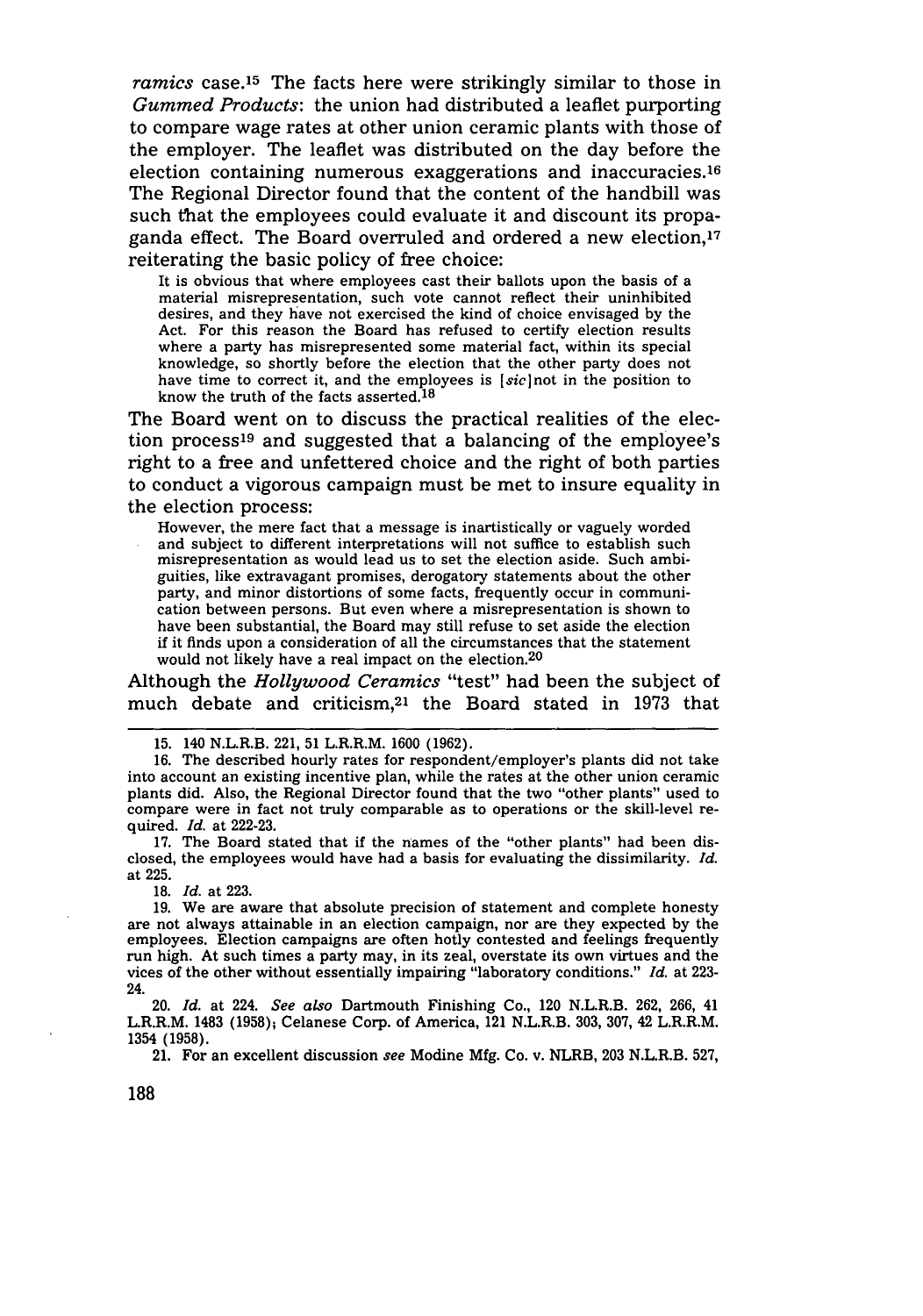notwithstanding the inherent dangers of the *Hollywood Ceramics* uncertainties and the resulting increase in litigation, we are not yet ready to leave the voters to sort out, with no protection from us, from among a barrage of flagrant deceptive misrepresentations.<sup>22</sup>

Just three years later, however, the Board abandoned *Hollywood Ceramics* and adopted an opposite view in the *Shopping Kart* decision.

### III. *SHOPPING KART* OVERRULES *HOLLYWOOD CERAMICS*

In performing its function of establishing policies and procedures to safeguard the conduct of representation elections, the Supreme Court has "long recognized the wide degree of discretion that must be afforded the NLRB."23 In 1977, exercising this discretion, the Board re-evaluated the standards of *Hollywood Ceramics* and decided that "henceforth the Board would cease to inquire into the truth or falsity of campaign statements." In doing so, the court created the foundations of the *Shopping Kart* rule.24

The Board in *Shopping Kart* was confronted with a familiar set of facts; the union representative had told employees on the day before the election that their employer had profits ten-fold over the actual amount.25 The Regional Director concluded that this statement was not a material misrepresentation because there was no evidence that the union representative could have had knowledge concerning the employer's profits. The Board agreed.<sup>26</sup>

In re-evaluating the *Hollywood Ceramics* rule the Board felt that instead of promoting employee free choice, the practical effect of the rule was to impede this goal, stating that the rule restricted free speech, created a variance in application between the Board and the courts due to its subjective nature, increased litiga-

<sup>529-30</sup> **(1973),** *enforced* 500 **F.2d** 914 (8th Cir. 1974). *See also* Henderson Trumbull Supply Corp. v. NLRB, 501 F.2d 1224, 1229 (1974).

<sup>22.</sup> Modine Mfg. Co., 203 N.L.R.B. at 530.

<sup>23.</sup> NLRB v. A.J. Tower Co., 329 U.S. 324, 330 (1946), *accord,* NLRB v. Wyman Gordon Co., 394 U.S. 759, 767 (1969). 24. Shopping Kart Market, Inc., 228 N.L.R.B. 1311, 94 L.R.R.M. 1705 (1977).

<sup>25.</sup> An official of the Retail Clerks Union told the employees that their employer (Shopping Kart Food Market, Inc.) had profits of \$500,000 during the past year, whereas, actual profits were \$50,000. *Id.* at 1311.

<sup>26.</sup> The Board agreed even though the union representative in question was the union's vice-president and business representative. *Id.*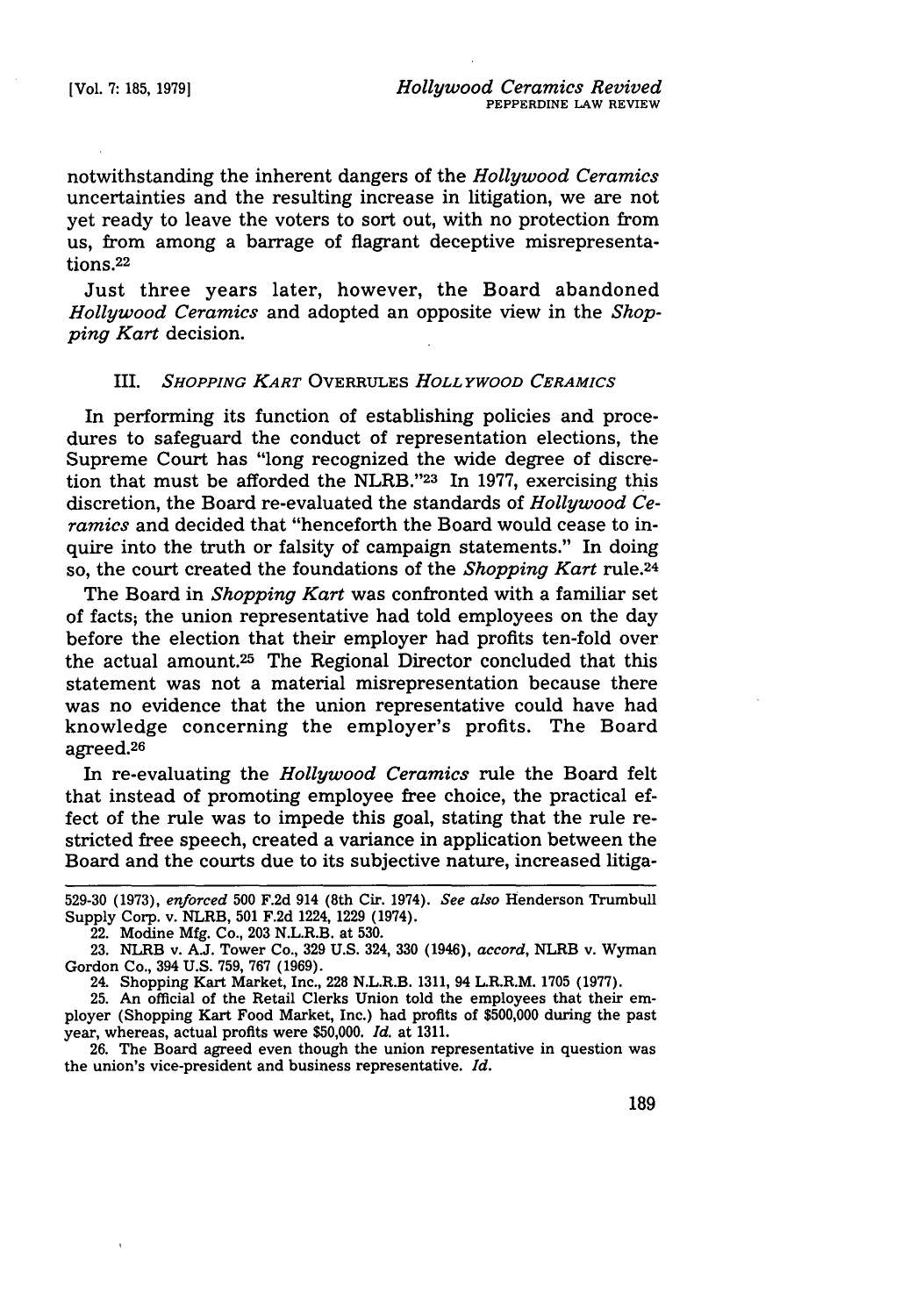tion, and provided a delay tactic for the losing party. $27$ 

#### *IV. GENERAL KNIT* REVIVES *HOLLYWOOD CERAMICS*

Within twenty months from *Shopping Kart's* controversial reversal of *Hollywood Ceramics,* the Board reversed itself *again* giving new life to the highly protective standards of *Hollywood.*

In *General Knit,* the union made last minute misrepresentations as to the financial condition of the employer.28 The union subsequently won a close election.

The NLRB's Regional Director found no egregious mistake of fact even assuming the ambiguous phrase "This Company" referred to *General Knit* rather than its parent corporation.<sup>29</sup> However, the Board was apparently disturbed by the manner in which the union had conducted itself, stating that "after much thought we have decided that the principle expressed in the majority opinion in *Shopping Kart* is inconsistent with our responsibility to insure fair elections."30

Instead of allowing the employees to sort out the truth or falsity of campaign propaganda the Board has again decided to lend its protection in an effort to insure free choice based upon honest campaign statements.<sup>31</sup>

# V. ANALYSIS

The Board in the *Shopping Kart* decision put much emphasis on Professor Bok's treatise on campaign tactics<sup>32</sup> as well as on studies by various behavioral scientists,<sup>33</sup> both of which attempt to characterize the review of representation elections as a "quagmire of inconsistencies being too subjective to reach any kind of certainty" under the "vague and flexible standards" of *Hollywood Ceramics.34*

<sup>27.</sup> *Id.* at 1312.

<sup>28.</sup> In relevant part said: "WHO IS FOOLING WHO??? GENERAL KNIT CAN CRY POOR MOUTH IF THEY WANT, BUT LET'S LOOK AT THE FACTS. IN 1976 GENERAL KNIT HAD SALES OF \$25 MILLION. GENERAL KNIT IS OWNED BY ITOH WHO HAS A NET WORTH IN EXCESS OF \$200 MILLION. THIS COMPANY HAD AN INCREASE OF 12.5% IN SALES FOR PERIOD END-ING MARCH 31, 1977. DURING THIS PERIOD THIS COMPANY HAD A PROFIT OF \$19.3 MILLION." General Knit of California, Inc., 239 N.L.R.B. No. 101, 99 L.R.R.M. 1687 (Dec., 1978).

<sup>29.</sup> General Knit is a subsidiary of I.T.O.H. *Id.* at 1688.

<sup>30.</sup> *Id.*

<sup>31.</sup> However, the Board has constantly restated that not every misrepresentation will cause an election to be set aside, see note 19, *supra.*

<sup>32.</sup> Bok, *The Regulation of Campaign Tactics in Representation Elections Under the NLRA,* 78 HARv. L. REV. 38, 85 (1964).

**<sup>33.</sup>** *NLRB Elections. Uncertainty and Certainty,* **117 U.** PA. L. REV. 228 **(1968).** 34. *Id.*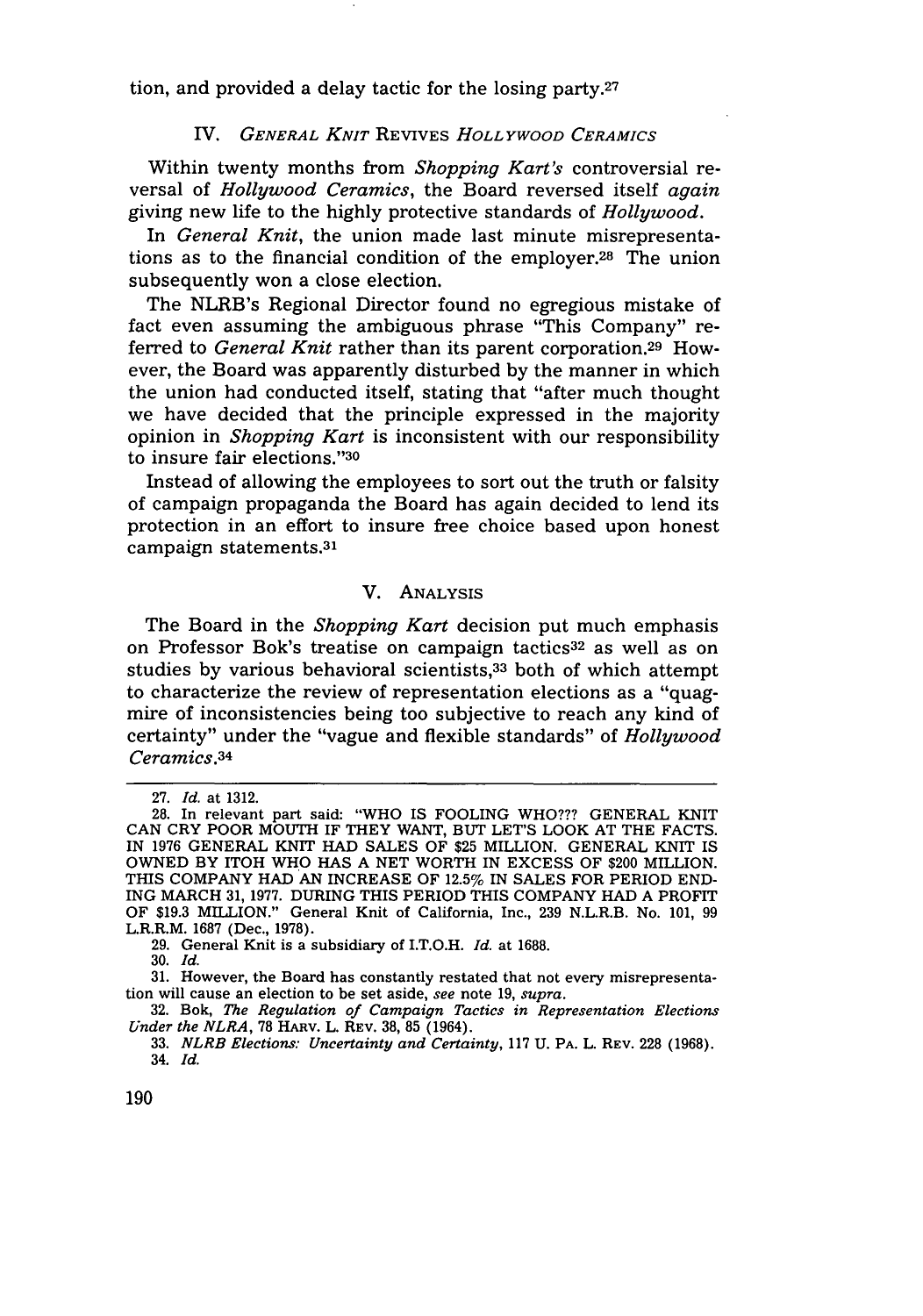While it is certainly possible that the Board's application of the principles in *Hollywood Ceramics* could cause delay, it is noted that *only 7%* of referred cases are sent back for re-election. This would seem to indicate that no real delay results from a "routine objection."<sup>35</sup>

The majority in *Shopping Kart* gave much credence to a study of NLRB elections by Professors Getman and Goldbert,36 which concluded that an employee's *pre-campaign intent* was the determinative factor in representation elections, not the campaign strategies that precede the election.37 However, the dissent questioned the validity of the behaviorial studies,38 stating that the failure to review campaign misrepresentations will surely bring out the worst in campaign strategies, "tending to drive out the responsible statement."39

Apparently, the crucial factor in adopting *Shopping Kart* was a new perception by the Board that employees need protection:

Despite the many difficulties in administering the *Hollywood Ceramics* rule, we, too, would nevertheless choose to continue to adhere to it if we shared the belief that employees needed our "protection" from campaign misrepresentations. However, we do not find this to be the case **....** Implicit in such an assumption (that misleading propaganda will interfere with free choice) is a view of employees as naive and unworldly whose decision on as critical an issue as union representation is easily altered by the self-serving campaign claims of the parties **....** Rather, we believe that Board rules in this area must be based on a view of employees as mature individuals who are capable of recognizing campaign propaganda for what it is and discounting it.<sup>40</sup>

Apparently, the distinctions made under both *Hollywood Ceramics* and *Shopping Kart* are, indeed, matters of degree. The majority in *General Knit* stated that even though *most* employees will be able to discern *most* of the propaganda, "no matter what

40. **228** N.L.R.B. at **1313.**

<sup>35. 228</sup> N.L.R.B. at 1316.

<sup>36.</sup> Getman & Goldberg, *The Behavioral Assumptions Underlying NLRB Regulation of Campaign Misrepresentations: An Empirical Evaluation, 28 STANFORD L.* REV. **263** (1976); **UNION** REPRESENTATION ELECTIONS: LAW **AND** REALITY, (1976).

<sup>37.</sup> *See* Brotslaw, *Attitude of Retail Workers Toward Union Organization,* 18 LAB. L.J. 149 (1967).

**<sup>38.</sup>** Only 31 elections were studied by Getman and Goldberg. Also, Board Member Jenkins points out several inconsistencies in the study which he believes the majority relied on "quite extensively, perhaps solely." 228 N.L.R.B. at **1318.**

<sup>39.</sup> *Id.* at 1316. It should be noted that upon the reversal of *Shopping Kart* in *General Knit,* Member Penello lashed out a vigorous dissent, accusing the majority of "a four-fold misrepresentation" in their treatment of the previously mentioned behaviorial studies. The majority, however, viewed the disparagement as being one of interpretation of the data, not the data itself. *See* **99** L.R.R.M. at **1690.**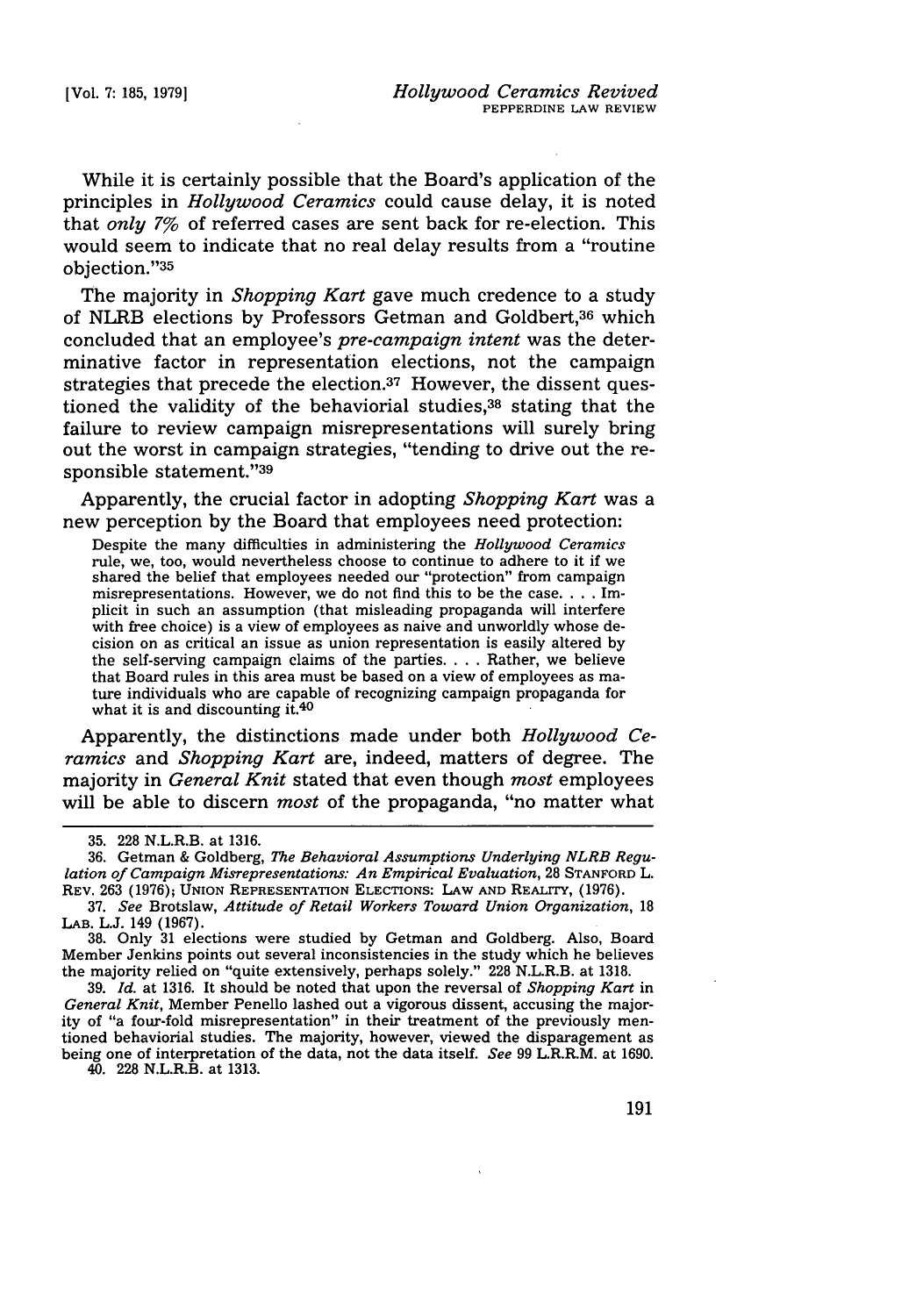the ultimate sophistication of a particular electorate, there are certain circumstances where a particular misrepresentation may materially affect an election."<sup>41</sup> The re-adoption of *Hollywood Ceramics* will not only lend protection to those employees who may not be able to discern the truth or falsity of campaign statements, but will also provide both parties with a viable means of redress in those few cases<sup>42</sup> where one of the parties feels that the "laboratory" was unclean. The *Hollywood Ceramics* standard will insure an effective deterrent as well as further legitimizing the electoral process. 43 The Board in *Hollywood Ceramics* stated: "Our dissenting colleagues argue that the decline in the number of objectives based on alleged misrepresentations demonstrates *Shopping Kart's* success. In our view, a rule which merely eliminates a certain classification of cases, at the expense of an important principle, is not a success."44

Board Member Murphy, in her dissent in *General Knit,* apparently weighed the speediness aspect of elections more heavily than the right to a free choice based upon a "clean laboratory" when she stated: "Naturally, I agree with the new majority that the Board has a responsibility to insure fair elections \* \* \* but I believe that the practical effect by returning to *Hollywood Ceramics* will be a simultaneous abrogation of the more fundamental duty-speedy elections."<sup>45</sup> The majority disagreed, however, declaring that: "We would not, as our dissenting colleagues seem to do, place a greater value on expediency of case processing than on maintaining standards to preserve the integrity of the electoral process."46

### VI. CONCLUSION

In light of the seemingly whimsical changes in policy, it appears that the *General Knit/Hollywood Ceramics* rule is the better route to insure fair elections and to preserve the ideal "laboratory conditions" first espoused in the *General Shoe* case, even at the possible expense of some minimal delays.47

<sup>41. 99</sup> L.R.R.M. at 1689.

<sup>42.</sup> In 1976 there were 8,899 elections, approximately 90% of which (7,982 cases) went unchallenged, 41 N.L.R.B. **ANN.** REP. 231, (1976).

<sup>43.</sup> After *Shopping Kart* the Board received over 180 cases raising the same objections based upon campaign misrepresentations. "This fact indicates that both parties still perceive a need for Board review in this area." 99 L.R.R.M. at 1689.

<sup>44.</sup> *Id.; see also* note 13, *supra.*

<sup>45.</sup> *Id.* at 1699-1700.

<sup>46.</sup> *Id.* at 1691.

<sup>47.</sup> As previously noted, under *Hollywood Ceramics* standard only approximately 10% of all elections were contested, thus the weakness of the "delay tactic" argument is apparent. Neither side will waste time and money going through the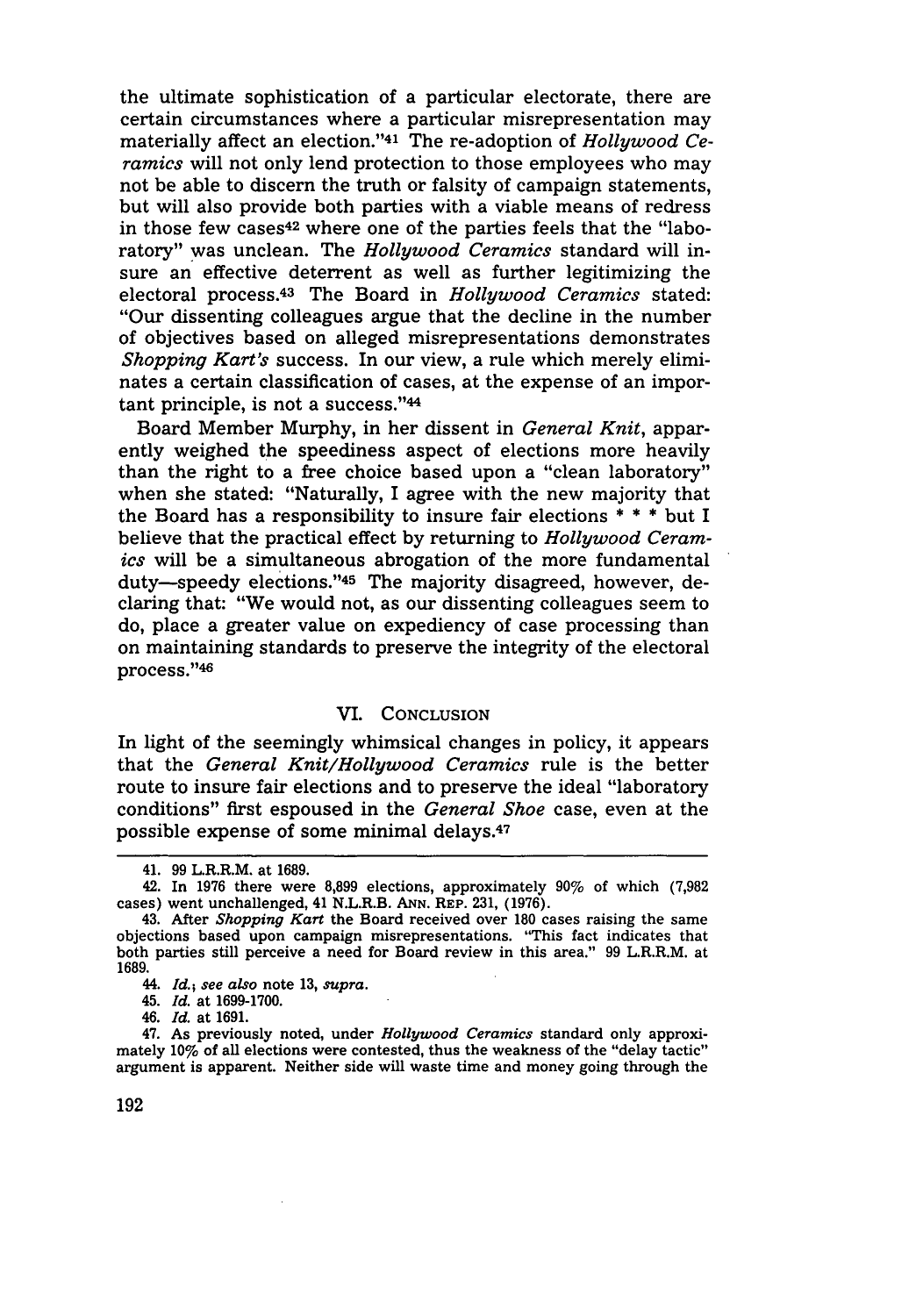Clearly, balancing of all the various factors is warranted, and necessary to clarify the practicalities of the representation election. Perhaps the ill-fated rule in *Shopping Kart* can best be viewed as a learning experience for the NLRB.

In preserving the principles of the NLRB it is crucial to sift through the camouflage<sup>48</sup> and observe the labor/management relationship as it really exists.49 During the fervor of campaigning there is the potential on both sides to make misrepresentations as to the character and/or factual record of the other. The refusal of the Board to inquire into the "truth or falsity of campaign propaganda" would serve only to put a premium on bad faith, at a time when the NLRB is striving to achieve an "ideal environment" for an informed (not misinformed) election.<sup>50</sup> The re-adoption of *Hollywood Ceramics* is surely a move to protect the employee as well as to maintain the principles of the NLRA.

DWIGHT TRACY SHAW

50. Supporting this position by analogy is the reform of current laws which encourage honesty in campaign tactics. Examples are: "truth in lending, truth in advertising, freedom of information, and financial disclosures in political campaigns." Examples in labor law are: the requirements of disclosure of eligibility lists for the purpose of an informed electorate (the Excelsior Rule) and the prohibition of speeches by either side on company time within 24 hours before election. Peerless Plywood Co., 107 N.L.R.B. 427, 33 L.R.R.M. 1074 (1954). *See* L. GREENBERG, How To TAKE **A CASE** BEFORE THE NLRB, **136-38 (3d** ed., 1967).

 $\overline{J}$ 

objection procedure (without a valid point to contest) knowing that only 7% of those contested will be sent back. *See* 228 N.L.R.B. at 1619.

<sup>48.</sup> Assuming, *arguendo,* the validity of the behavioral studies, a question evolves regarding the amount of weight to be given in balancing § 7 rights. *But see, How To Lie With Statistics,* (1954).

<sup>49. 228</sup> N.L.R.B. 1619.